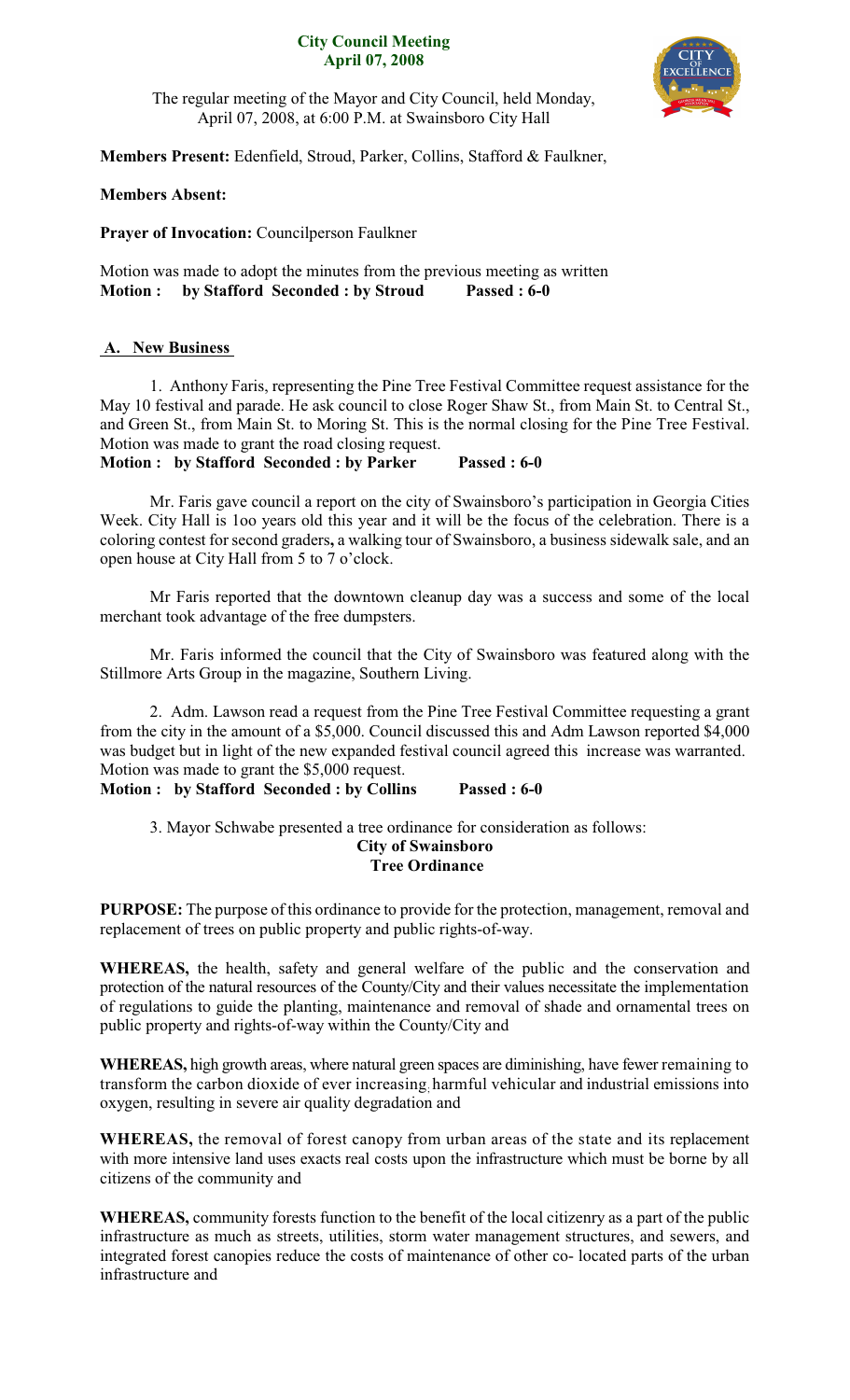**WHEREAS,** well-managed urban forest resources increase in value and provide benefits to all the citizens of the community with respect to air quality, water quality, storm water management, temperature amelioration, community aesthetics and general quality of life and, healthy community forests increase local commercial and residential property values and

**WHEREAS,** these benefits are crucial to the long-term health, benefit, welfare, and safety of the citizens of the community and

**WHEREAS ,** this tree protection lay, is one part of a dedicated and integrated planning process dealing with land use, impacts of impervious surface, urban hydrology and water quality, air quality, soil erosion, transportation, noise abatement, and wildlife habitat and of trees on public property for the purpose of making this county/city a more attractive and healthier living environment;

**WHEREAS,** The board of commissioners/city council finds that it is in the best interest ofthe public to provide standards and requirements for the conservation, protection and replacement;

**NOW, THEREFORE,** be it ordained by the County Commissioners/City Council the Code of Ordinances be amended to add this Article "Care, Placement and Protection of Trees on Public Property and County/City Rights-of -Way" as follows:

# **Section I. Definitions**

Administrator: The acting County/City Arborist or his designee who is responsible for the administration of the provisions of this ordinance.

Critical Root Zone: That area of tree roots around the tree measured to be no less than 1.5 ft. in radius for every inch of trunk diameter measured 4 ft. above the ground.

Street Trees: Street trees are herein defined as trees, shrubs, bushes, and all other woody vegetation on land lying between property lines on either side of all streets, avenues, or rights-of-way within the County/City or lying within all rights-of-way of all streets, avenues, or ways within the County/City.

Topping: Topping is defined as the severe cutting back of tree limbs to stubs larger than three

(3) inchesin diameter within the tree's crown to such a degree so as to remove the normal canopy and disfigure the tree.

Park and Public Trees and Landscape: Park and Public trees are herein defined as trees, shrubs, bushes and all other vegetation in public parks and on public property at public facilities, and all area owned by the city, or to which the public has free access.

### **Section II. Public Tree Protection and Care**

1. Except as hereinafter provided, no person except a public utility shall cut, prune, injure or remove any living tree on or in a public highway, right-of-way, neutral ground, public park, public place, triangle, sidewalk, or other public property; or cut or disturb or interfere in any way with the roots of any tree on public property; or spray with any chemical insecticide or herbicide or other oils or whitewash any tree on public property; or place any wire, rope, sign, poster, barricade, or other fixture on a tree or tree guard on public property; or injure, misuse or remove any device placed to protect any such tree;

(a) No person shall pile building material or other material, about any tree, plant or shrub in a street in any manner that will in any way injure such tree, plant or shrub.

(b) No person shall pave or place gravel, soil or other such material within twelve (12) ft. of any tree on public property, unless approved by the county/city administrator.

(c) No person shall dump, pour or spill any oil, herbicide, insecticide or other deleterious matter upon any tree or tree space in any street or within the critical root zone of any tree, or keep or maintain upon any street, any receptacle from which oil or herbicide, pesticide or other deleterious matter leaks or drips, or said material onto any parking or concrete gutter so as to injure any tree on any public property.

(d) No person shall use the rights-of-way, parks, sidewalks, or public places to dump grass clippings, tree trimmings, rocks or refuse of any nature.

(e) No person shall decorate a public tree or place advertising matter, posters or political placards on trees or in public properties.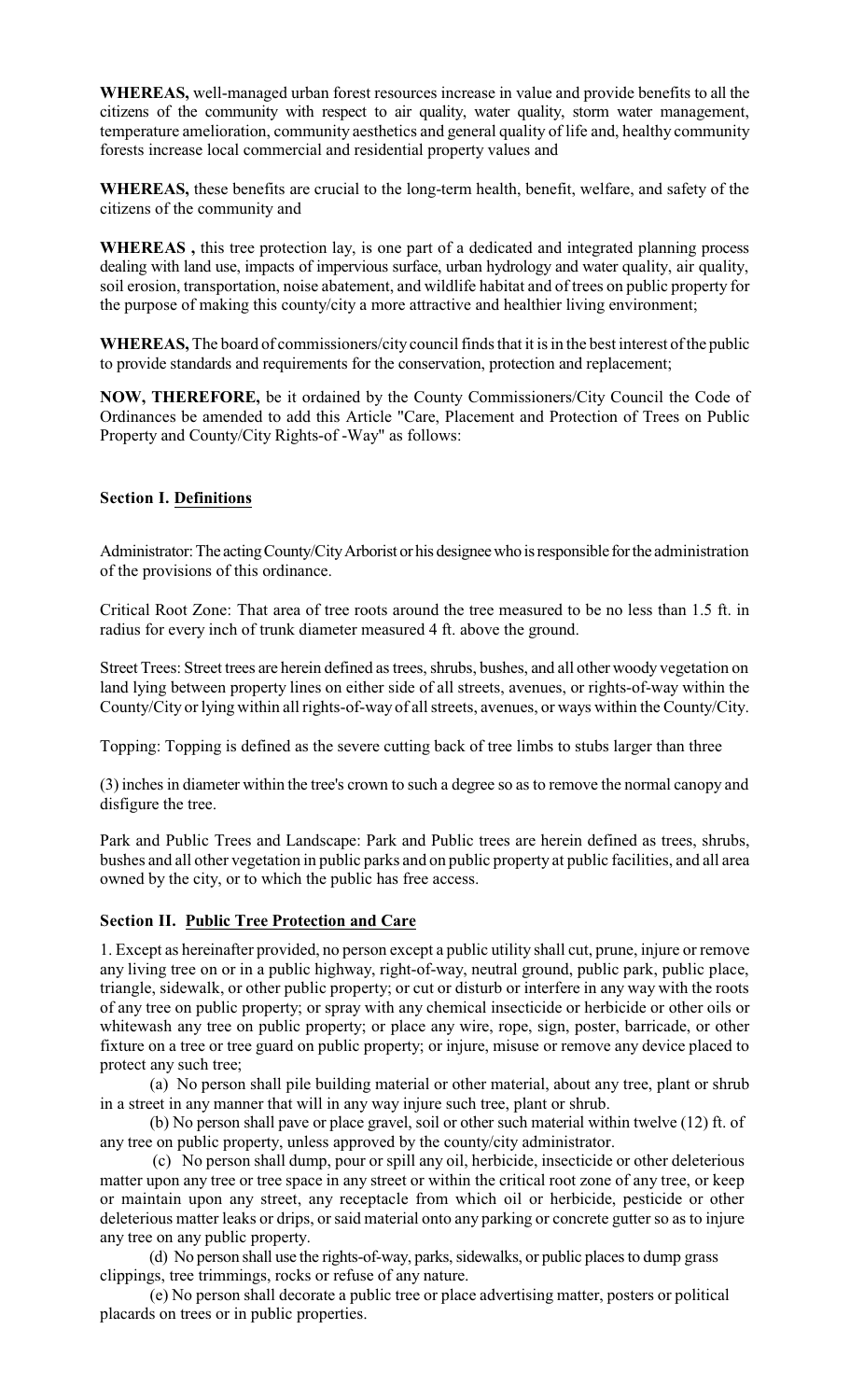## **Section III. Notification and Penalties**

(a) Any person who shall injure, damage or destroy any public tree situated upon the public right-of-way of any street, alley, sidewalk, park or other public property within the county/city shall promptly notify the County/City Administrator of such fact and shall, within such reasonable time as specified by the County/City Administrator, repair or replace the same to the satisfaction of the County/City Administrator.

(b) Should the person fail or refuse to repair or replace the damaged or destroyed trees or plants within such reasonable time, the County/City Administrator shall do or cause to be done the necessary repairing or replacement, and the costs of this work shall be recovered from the person responsible for the damage or destruction by, a proper action of law. In any such action, "The Guide for Establishing Values of Trees and Other Plants," published by the Council of Trees and Landscape Appraisers, current edition, shall form the basis for establishing any monetary damages due for damage or destruction to the tree. In addition, the County/City may recover for any other damages or losses to which it is entitled by law.

### **Section IV. County/City Requirements**

The County/City shall have the right to plant, prune, maintain and remove trees, plants and shrubs within the rights-of-way of all streets, parks, squares, and public grounds, as may be necessary to insure public safety or to preserve or enhance the symmetry and beauty of such public grounds. All tree work taking place on public property being conducted by contractors, sub-contractors, or county/city employees will conform to International Society of Arboriculture and ANSI 300 and Z-133 arboricultural standards for tree work.

### Additionally:

It shall be unlawful as a normal practice for any person, firm, or government entity/department to top any street tree, park tree, or other tree on public property. Trees severely damaged by storms or other causes, or certain trees under utility wires or other obstructions where other pruning practices are impractical may be exempted from this provision of this ordinance by receipt of written notification from the Administrator for each instance allowing such actions.

It shall be unlawful for any entity, utility, citizen, tree care company or government to trench, cut, grade, clear, or fill within the critical root zone of any public tree without the expressed written consent of the Administrator.

#### **Section V. Duties of the Administrator**

It shall be the expressed duty of the Administrator, when necessary, to issue permits, inspect tree work, require certain tree work to be preformed, and enforce provisions of this ordinance.

# **Section VI. Private Landowner Responsibilities and Rights**

Every owner of any tree overhanging any street or right of way within the city shall prune the branches so that such branches shall not substantially obstruct the view of any street intersection and so that there shall be a clear space of thirteen (13) ft. above street surface or eight (8) ft. above the sidewalk surface. Said owners shall remove all dead, diseased or dangerous trees, or broken or decayed limbs that constitute a menace to the safety of the public. The city shall have the right to prune any tree or shrub on private property when it interferes with visibility of any traffic control device or sign or line of sight.

Nothing in this ordinance is intended to prohibit the planting of street trees by adjacent property owners providing that the selection and location and planting of said trees is in accordance with specifications of this ordinance and with prior approval of the Administrator.

#### **Section VII. Creation and Establishment of a County/City Tree Board**

A Tree Board is hereby established to be composed of five (5) members appointed by the City of Swainsboro city council. All appointments shall be for a three-year term; except the initial appointments shall be as follows: Two (2) members appointed for a three-year term to terminate December 31, 2010; and three (3) members appointed for a two-year term to terminate December 31, 2009.

The Mayor and Council, when appointing members to the Tree Board, shall give consideration to those persons who have demonstrated an interest in the preservation and conservation of trees in the City Appointments shall be made so that the five (5) members of the Tree Board consists of representatives from each of the following groups:

- 1) One (1) member shall be of the City of Swainsboro government for a three (3) year term,
- 2) One (1) member shall be of the Emanuel County government for a three (3) year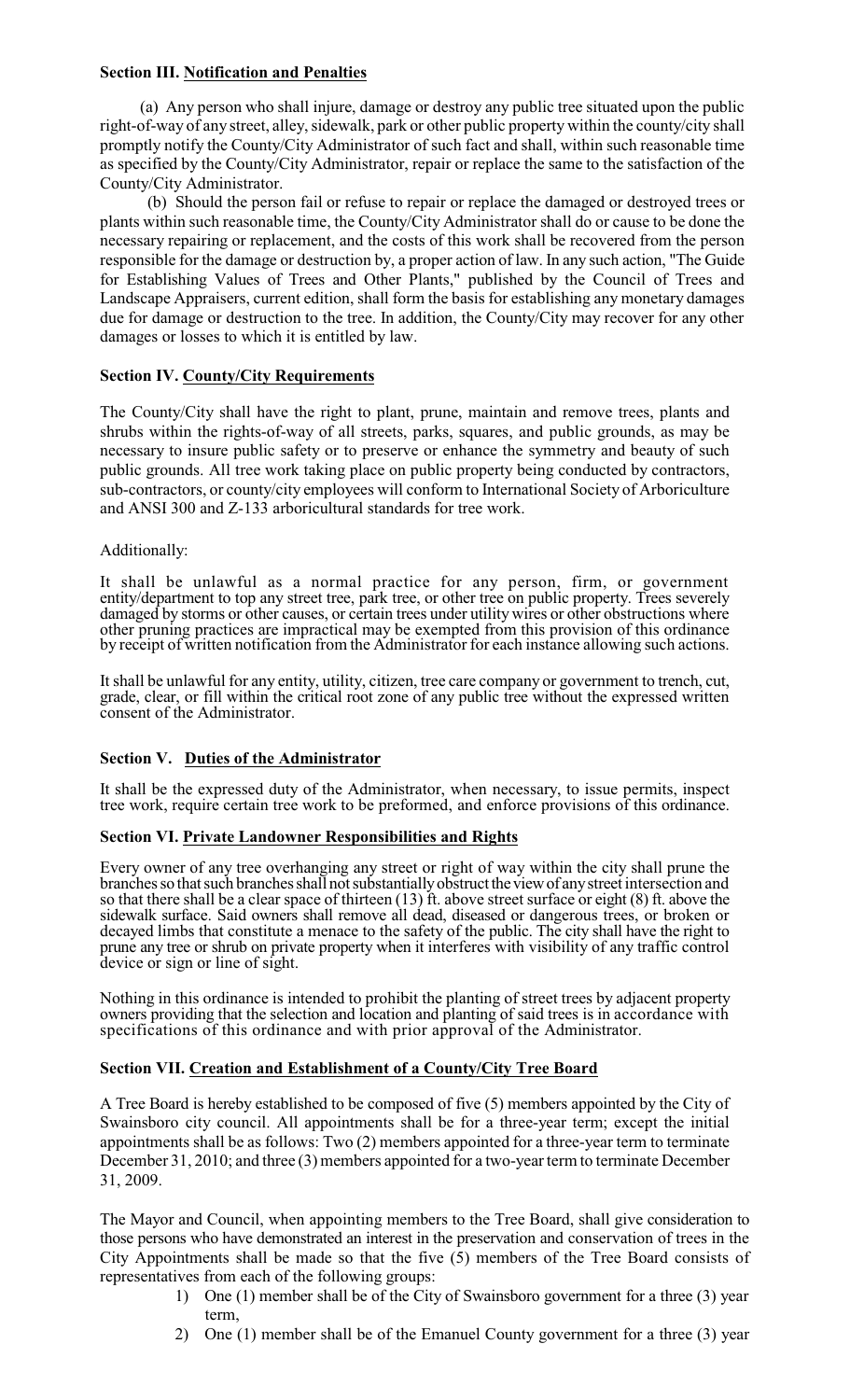team;

- 3) Three (3) members shall consist of property owners and professionals in the City of Swainsboro to each serve for two (2) year terms;
- 4) There will also be an ex-officio representative from the Georgia Forestry Commission.

The tree board shall meet a minimum of twice (2) per calendar year or as deemed necessary by the nature of the business being conducted by the board. No member serving on the tree board shall be compensated for their service on the board.

# **A. Tree Board Duties and Responsibilities**

It shall be the responsibility of the Board to study and develop and update annually, specifications for the care, conservation, pruning, planting, and replanting of publicly

owned trees and shrubs in parks, along streets, and in other public areas. Such information and reports will be presented annuallyto the CountyCommissioners/CityCouncil. The Board, when requested by the City Council, shall consider, investigate, make findings, and make recommendations upon any special matter or question coming within the scope of its work.

The Board shall choose its own officers, make its own rules and regulations, and keep a journal of its proceedings. A majority of the members shall be a quorum for the transaction of business.

# B. Development of Arboricultures Specifications

# **I. Pruning and Trimming**

2.

All trees designated for trimming shall be trimmed in accordance with the *International Society of Arboriculture Standards* and the following standards:

1. Trees trimmed for clearance from utility lines may be trimmed in such a manner as to provide clearance from lines for a designated period of time or cycle, not to exceed two (2) years. In all cases where conditions permit, drop crotch or side trimming methods shall be used to obtain necessary clearance. Topping is prohibited. The individual or business trimming the tree is responsible for the disposal of wood residue and trimmed parts of the tree to include chips, logs, and limbs;

Whenever trimming harms the visual shape of the tree, additional trimming

shall be performed to achieve satisfactory shape and appearance. Where possible, all cuts shall be of appropriate cut taken back to the trunk of the tree, in order to eliminate excessive sprouts and unsightly stubs. All cuts shall be made in a manner that prevents rips to the bark.

Thinning and pruning of a mature tree that exceeds more than twenty-five (25) percent of the leaf surface, on both the lateral branch and the overall foliage that is pruned within a growing season is prohibited.

II. Planting Specifications

Trees shall conform to the American Standard for nursery stock for proper relations of height, caliper and root ball diameter.

(1) The diameter of the planting hole shall be a minimum of three (3) times the diameter of the root ball.

(2) The planting hole sidewalls shall be scored or roughened to eliminate the smooth, slick surface caused by the shovel or auger.

(3) If containerized material is to be planted, any circling roots shall be cut by slicing the root ball vertically from top to bottom in two to three well spaced lines around the root ball with a sharp knife.

(4) The root ball shall rest on undisturbed soil in the planting hole with the top of the root ball on level with the natural ground level or slightly raised (not to exceed a height of two (2) inches above the natural ground level).

(5) Any tree planted with the top of the root ball below natural ground level shall not be counted towards the required Canopy Replacement for the property.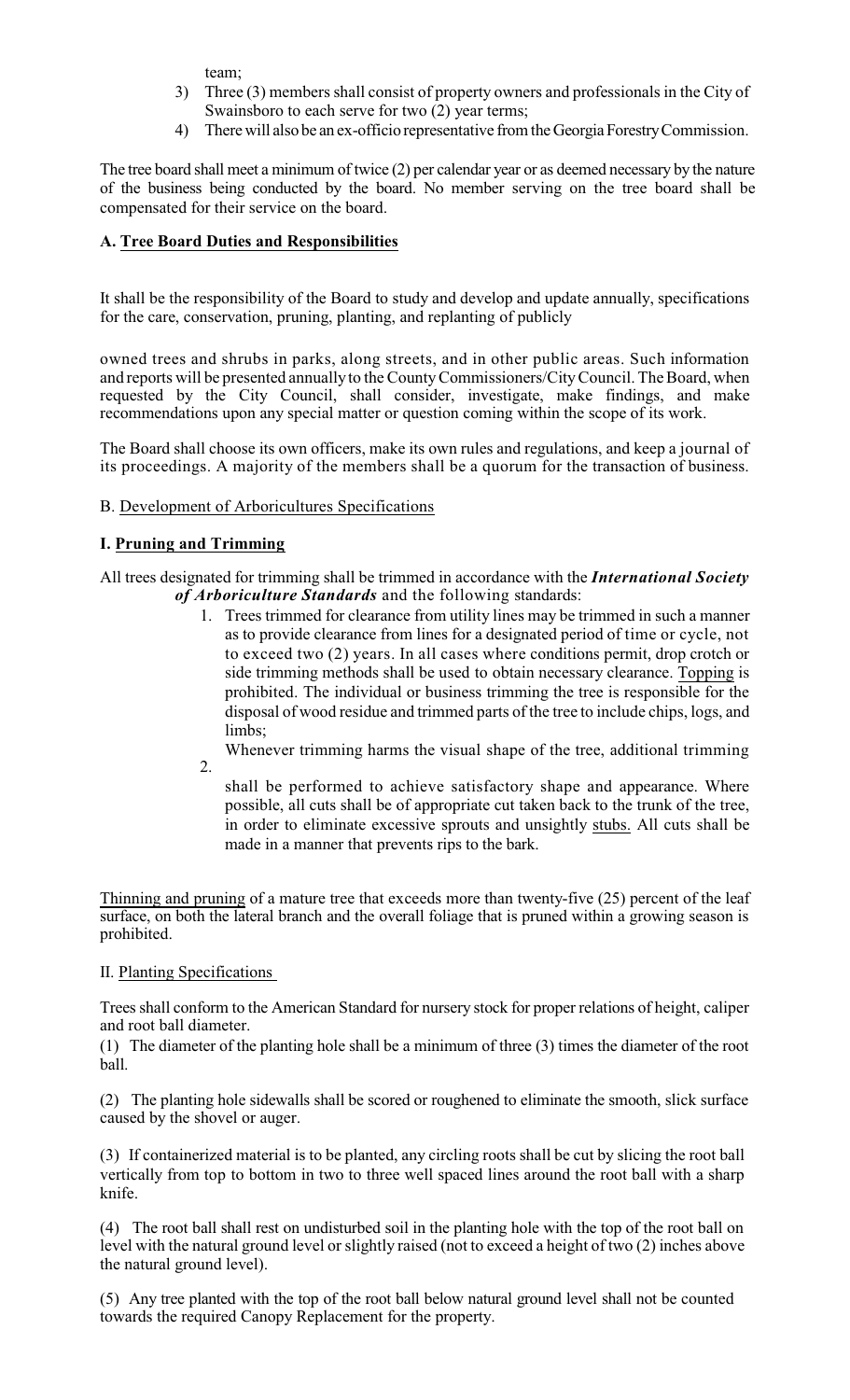(6) The soil used to backfill around the root ball shall be un-compacted, native soil free of rocks, trash, or any construction debris.

(7) Stakes and guide wires should only be installed when absolutely necessary. Supporting devices shall not interfere with vehicular or pedestrian movement and shall be removed after twelve (12) months.

(8) Mulch in the form of pine straw, pine bark, or wood chips shall be evenly distributed over the planting hole to a settled depth of three (3) to four (4) inches.

(9) Permanent built-in or temporary watering systems shall be installed to ensure the plants will survive the critical establishment period.

(10) Out-of-season planting is discouraged. The citymay submit to allow for plant installation to occur at a time which better coincides with the normal planting season (November 1st to March 31st).

Trees planted within the City of Swainsboro must come from the tree list for the City of Swainsboro.

The City of Swainsboro shall retain the right to plant, prune, maintain and remove trees, shrubs and other vegetative matter within the lines of all streets, alleys, avenues, lanes, squares, and public grounds as may be necessary to preserve or enhance the symmetry and beauty of such public grounds.

Trees removed from city grounds shall be replaced at the proper tree planting times as described by ISA Standards.

Trees shall not be subject to the practice of topping as defined elsewhere in this ordinance.

The city shall prune all trees, shrubs and other vegetative matter so there will be an obstruction to street lamps, the view of any street intersection, or pedestrian ability to use the City's sidewalk trees, shrubs and other vegetative matter in the cityscape that are affected by disease, decline, blight or death shall be removed in a timely fashion.

All stumps of trees removed from public lands shall be removed or ground from below the surface of the ground so that the top of the stump shall not project above the ground level.

The County/City Tree Board shall develop and maintain arboricultural specifications for tree care and replacement as follows:

A list of desirable trees for planting along streets in three size classes based on

1

mature height: small (under 20 ft.), medium (20 to 40 ft.), and large (more than 40 ft.). The Tree Board will also create lists of trees not suitable for planting.

The distance trees may be planted from curbs or curb lines and sidewalks will be

2

in accordance with the three (3) species size classes listed in the arboricultural specifications. No trees may be planted closer to any curb or sidewalk than the following: small trees, two (2) ft.; medium trees, four (4) ft.; and large trees, six (6) ft.

No street tree shall be planted within thirty-five (35) ft. of any street corner,

3

except on city property measured from the point of nearest intersecting curbs or curb lines. No street tree shall be planted within ten (10) ft of any fire hydrant.

No tree, other than those particularly designated for planting under overhead lines

4

by the Tree Board, shall be planted under or within ten (10) ft. of a line drawn vertically below any overhead utility wire or any recorded utility right-of-way of a greater width. Trees planted within twenty (20) ft. must be of a small species listed in the arboricultural specifications developed by the Tree Board.

The City Tree Board must review a utility tree trimming policy prior to any

trimming by the utility company to assure current arboricultural specifications are followed.

- All stumps of street and park trees shall be removed below the surface of the
- 6

5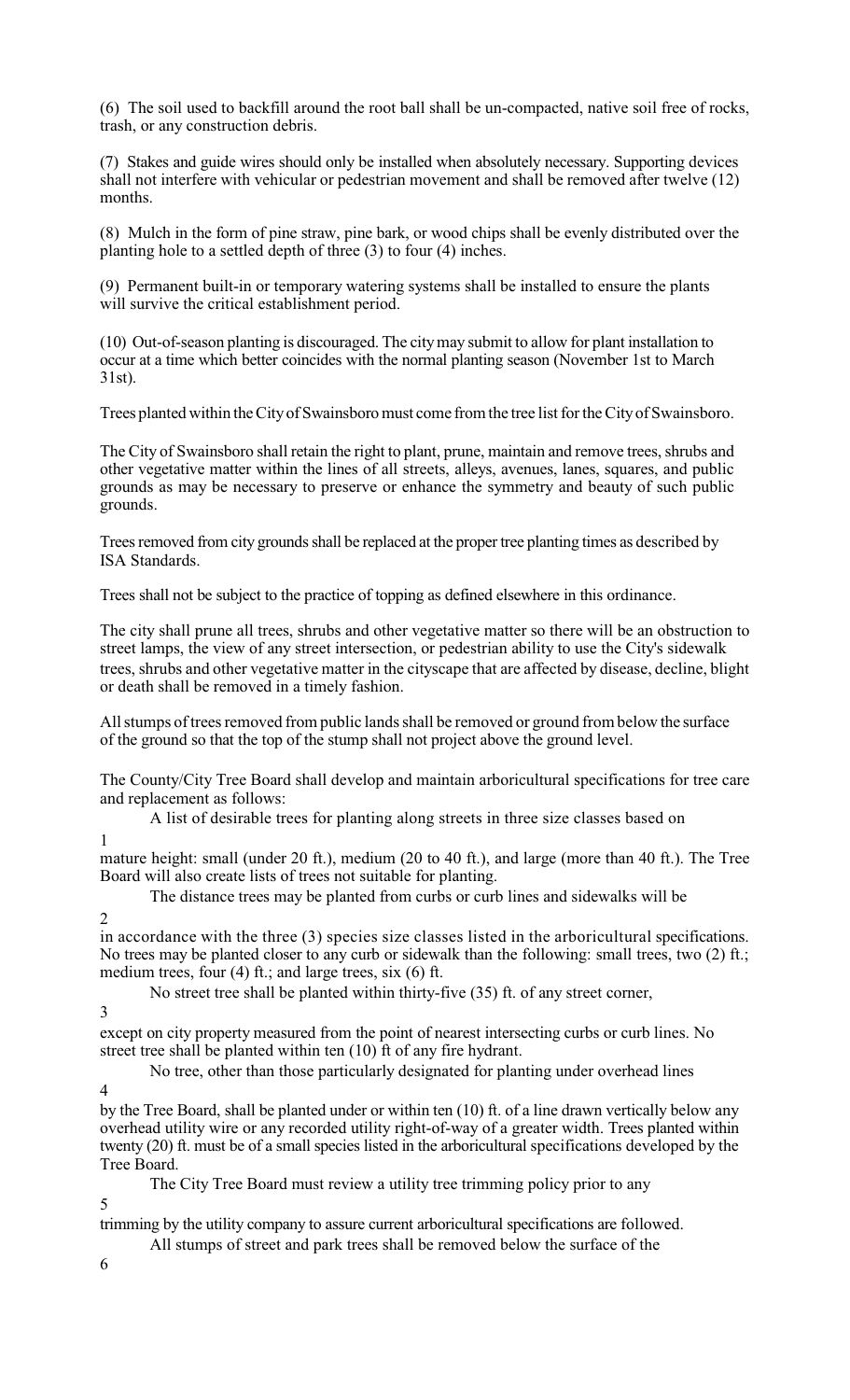ground so that the top of the stump shall not project above the surface of the ground where necessary to provide for public safety.

# **C. Public Education:**

It shall be the responsibility of the Tree Board to undertake a public Arbor Day planting activity and develop and/or secure and distribute tree care and tree benefit information as part of a county/city wide educational program.

## **Section VIII. Permit and Bond**

It shall be unlawful for any person or firm to engage in the business or occupation of pruning, treating, or removing street or park trees or tree within a public right-of-way within the city without first applying for and procuring a permit. No permit shall be required for electric utilities and their agents and contractors or city employee doing such work in the pursuit of their public service endeavors.

Before any permit shall be issued for any tree work on public property, each applicant shall first file evidence of possession of liability insurance in the minimum amounts of \$300,000 for bodily injury and \$100,000 for property damage indemnifying the city, or any person injured or damaged resulting from the pursuit of such endeavors, as herein described.

### **Section XI. Penalties for Violations**

Any person violating any provision of this ordinance shall be, upon conviction or a plea of guilty, subject to a fine not to exceed \$1000.00 plus restitution for damages to public trees and property.

### **Section X. Emergency Action**

It may become necessary, from time to time for emergency crews to prune or remove trees to provide for public safety or restore phone or electrical service. Such an action may be conducted by government, emergency or utility crews without permit so as to allow immediate action to prevent damage or correct a condition which may pose a hazard to life or property. The administrator shall be notified of any such action within 24 hours of the action being initiated, by the entity taking such action, for each instance of action.

## **Section XI. Indemnification**

Nothing contained in this ordinance shall be deemed to impose any liability upon the city, its officers or employees, nor to relieve the owner of any private property from the duty to keep any tree, shrub or plant upon any street tree area on his property or under his control in such condition as to prevent it from constituting a hazard or an impediment to travel or vision upon any public property or right of way or public place within the city.

#### **Section XII. Appeals**

Any action of the Administrator may be appealed to and heard by the City Board of Appeals. An appeal must be filed within ten (10) calendar days after the decision of the Administrator. The appeal shall be in writing and shall be filed with the City Clerk for placement on the Board of Appeals agenda. The appeal shall clearly specify the reasons for which a hearing is requested. After a hearing, the Board of Appeals shall render its decision, which shall be final unless appealed to the city council. To be effective, an appeal to the City Council must be in writing, state the reasons for the appeal, and must be filed with the City Clerk within ten (10) calendar days after notice of the decision of the Board of Appeals is mailed to the applicant. The decision of the City Council shall be final.

# **Section XI. Exemptions**

The regulations set forth shall apply to all real property in the City of Swainsboro with the following exemptions:

Legitimate agricultural or timber harvesting operations;

Utility companies and governmental agencies constructing or maintaining easements for water, sewer, electricity, gas, drainage, television, telephone or other utility transmission shall be exempt from the provisions of the article if the applicable company or agency has executed an agreement with the City which, at minimum;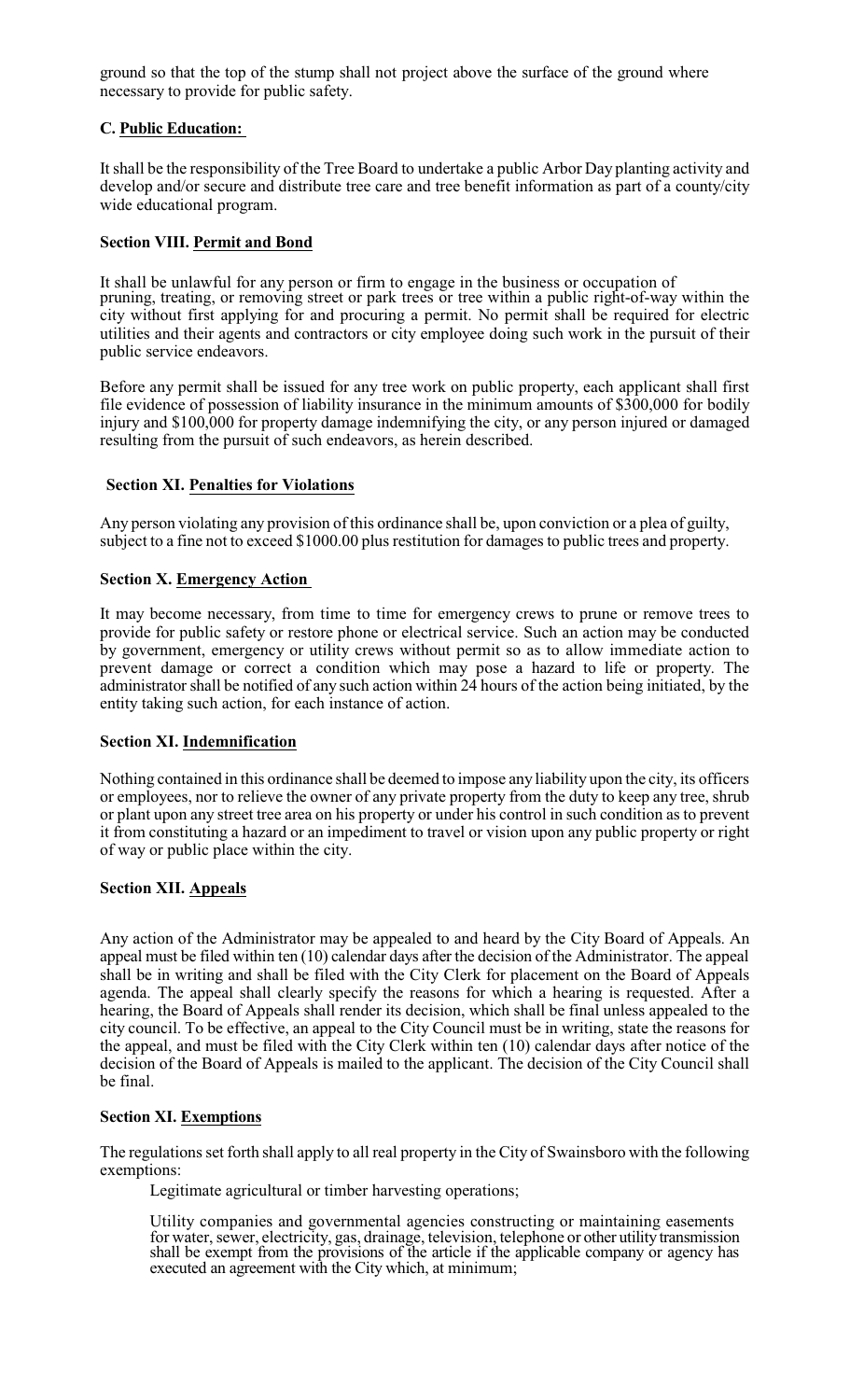1. Recognizes the need to minimize the cutting or trimming of trees and specimen trees;

2. Identifies specific activities designed to minimize the effect on trees, shrubs and other vegetation as a factor to be considered in the planning stage of the activity;

3. Pruning of trees or specimen trees shall be done in accordance with the National Arborist Association standards;

4. In the event of an emergency, trees, shrubs or any other vegetative matter can be removed without penalty.

#### **Section XIV. Severability**

Should any part or provision of this ordinance be declared by a court of the competent jurisdiction to be invalid, the same shall not affect the validity of the ordinance as a whole or any part thereof other than part held to be invalid.

Motion to accept the Tree Ordinance as presented for adoption was made. This would consist of two readings and a public hearing.

**Motion : by Stroud Seconded : by Collins Passed : 6-0**

4. Building Inspector Bruce Kirby and Assistant Building inspector Alton W. Lawson updated council on the changes in the building code. They also updated council on policy changes in the Building Department.

5. Mrs. Joan Dunn representing the Emanuel Artist Guild spoke to council about the 2008 Arts Festival in Swainsboro. She stated it will be held on September 27 and the closure of Roger Shaw and Green St. Motion was made to support the Emanuel Arts Guild and allow the street closures.

#### **Motion : by Edenfield Seconded : by Parker Passed : 6-0**

6. Council heard the request of Arvind Patel dba Kiran Inc. Dba Mini Mart 905 West Main St to apply for an alcoholic beverage license for beer and wine package only. This request was for advertisement only. Motion was made to advertise the application.

## **Motion : by Stafford Seconded : by Edenfield Passed : 6-0**

7. Council considered bid on the purchase of a new tractor. Bid were received as follow: Emanuel Tractor Co. - \$15,000.00 Blanchard Equipment - \$16,900.00 East State Equipment - \$16,997.17 Motion was made to accept the low bid if the specifications were met. **Motion : by Edenfield Seconded : by Collins Passed : 5-1 Parker opposed** 8. Council considered bid on the purchase of a new mower. Bid were received as follow: Emanuel Tractor Co. - \$ 8,129.00 A to  $Z$  Equipment - \$9,028.70 East State Equipment - \$9,776.00

Andy's Lawn Machinery \$7,685.25

Motion was made to accept the low bid if the specifications were met from the local vendor Emanuel Tractor Co..

**Motion : by Edenfield Seconded : by Collins Passed : 5-1 Parker opposed**

#### **B. Old Business**

1. Council heard the second reading on the non-smoking policy for city building and vehicles.

#### **C. Committee Reports**

**Police:** Councilperson Stafford presented the Police Report. He reported that the DOT was holding up the paving and moving into the new building.

**Building and Safety**: Councilperson Faulkner had no report . Bruce Kirby reported that out of the 16 house that were targeted for removal; 4 have been torn down and removed, and 8 more were in the process.

#### **Executive:** No Report

**Public Works:** Councilperson Collins reported everything routine.